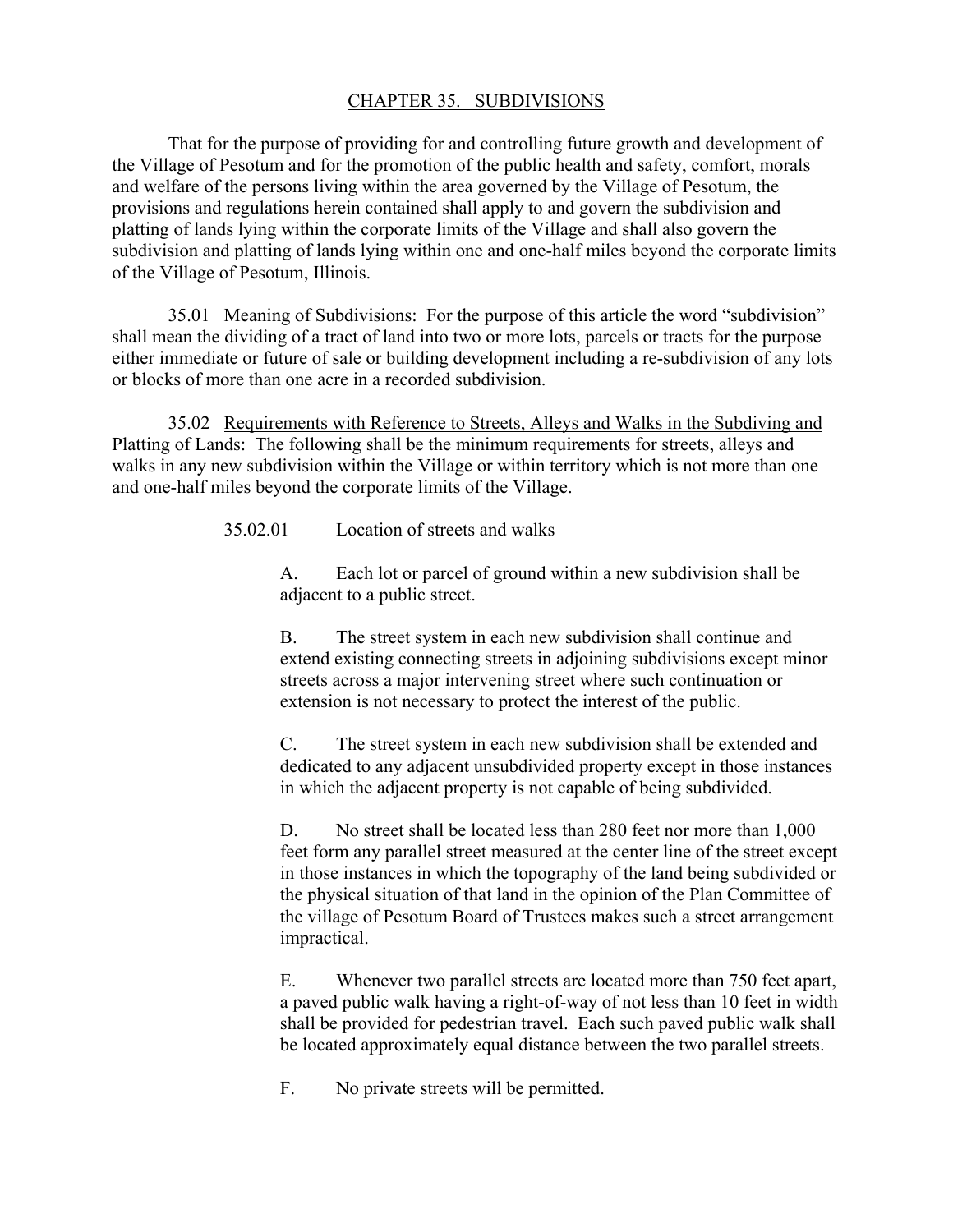G. Where a proposed subdivision borders on a present or proposed federal, state or limited access highway, traffic service to the proposed subdivision bordering such highways shall be provided by a marginal access street. Access to these types of highways for the marginal access street or proposed subdivision proper shall be at one-half mile intervals, unless the proposed subdivision frontage is less than one-half mile, in which case the proposed subdivision shall have only one access point to the highway at a location approved by the President and Board of Trustees.

The marginal access street shall be approximately parallel to and at a distance suitable for the appropriate use of the intervening land for platted lots facing the marginal access street or for parkway purposes in residential districts, or for parking in commercial or industrial districts. Such distances shall be determined with due regard for the requirements of approach grades and possible future grade separations.

H. Major streets shall be provided no more than 1,300 feet from the closest parallel major street at a location approved by the President and Board of Trustees, to be determined with due regard for requirements of access, approaches from existing development, and nature of the district.

# 35.02.02 Design of Streets

A. The minimum width of right-of-way for streets shall be as follows:

(1) Major streets -- being those streets used primarily for through traffic including those designated as such by the corporate authorities of the Village of Pesotum -- shall be platted to a width of not less than 80 feet.

(2) All other streets including those designated by the corporate authorities of the Village of Pesotum as secondary or non-arterial streets shall be platted to a width of not less than 60 feet.

B. Whenever a street in a new subdivision is a continuation of an existing street in an adjoining subdivision and the right-of-way of the existing street is less than the applicable width prescribed in subparagraph 1 of the paragraph "B", then the narrower right-of-way may be continued into the new subdivision if the interests of the public are not adversely affected.

C. Whenever a street in a new subdivision is a permanent street and is not and cannot be continued to another street, the street shall be provided with a permanent turnaround, the right-of-way for which shall be not less than 100 feet in diameter.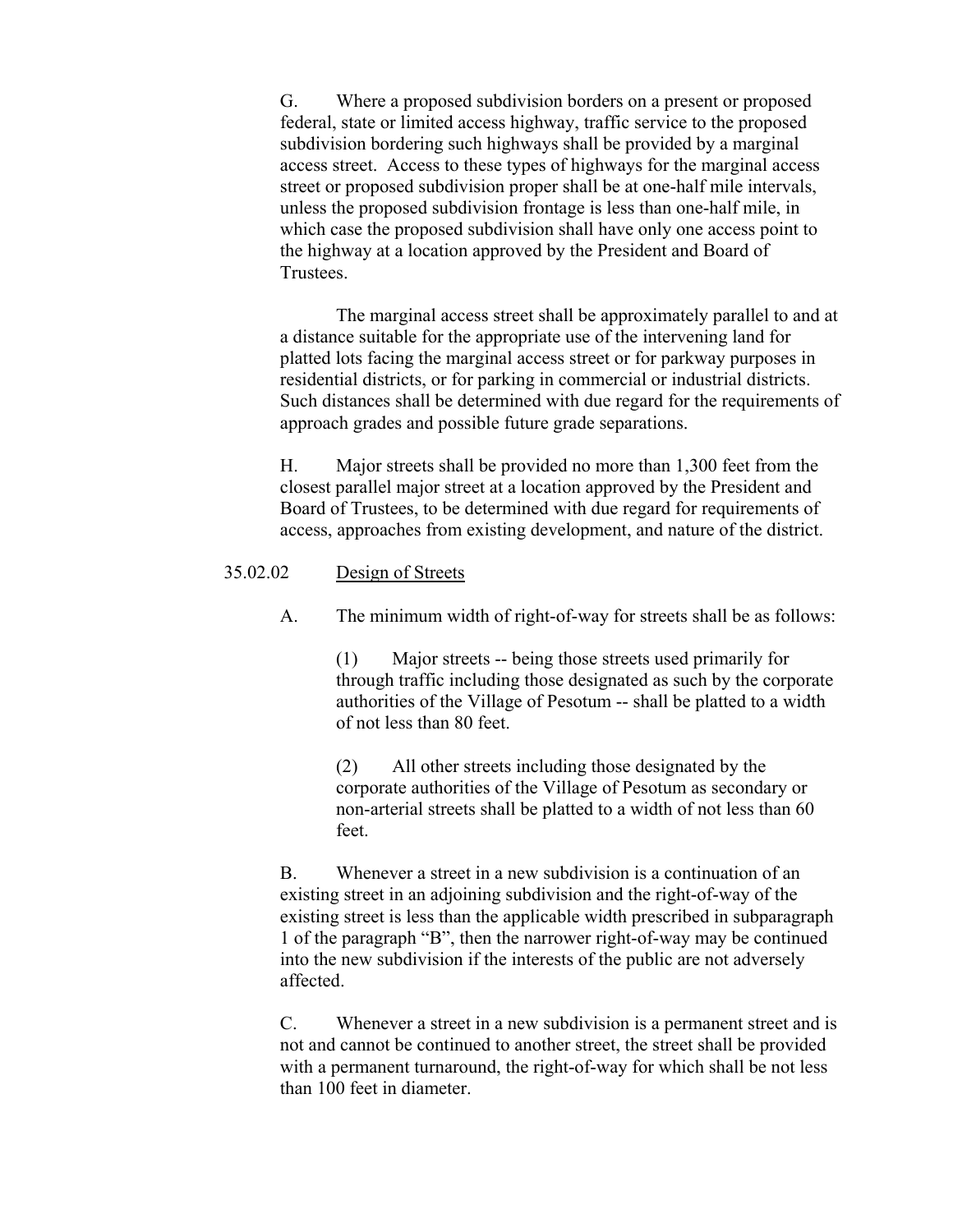D. In each instance in which the subdivider owns the land on both sides of a proposed street, the entire right-of-way for the street shall be dedicated by the subdivider.

E. When a new subdivision adjoins a dedicated half-street in an existing subdivision, the subdivider shall dedicate the remainder of the street.

F. In those instances in which the owner or owners of a new subdivision own the land on only one side of an existing street the rightof-way of which is narrower than that required by subparagraph 1 of this paragraph "B", the subdivider shall dedicate additional right-of-way of sufficient width to make that portion of the right-of-way lying between the centerline of the existing right-of-way and the outside edge of the additional right-of-way at least equal to one-half the required right-of-way width.

G. Major streets may be designed with gradual curves having a centerline radius of at least 500 feet except where a lesser radius is deemed safe and adequate to serve the public needs. All other streets may be designed with gradual curves having a centerline radius of at least 150 feet except where a lesser radius is deemed safe and adequate to serve the public needs. No streets shall be laid out with jogs having centerline offsets of less than 125 feet.

H. Cul-de-sacs shall have a maximum length of 300 feet measured from the centerline of the intersecting street to the center of the turnaround unless the topography of the land being subdivided or physical situation of that land makes such a restriction impractical.

# 35.02.03 Location and design of alleys:

A. Alleys shall be provided for lots or parcels of ground intended for business, commercial or industrial uses unless the development plan for such eliminates their need.

B. Alleys may be provided for all lots or parcels of ground intended for multiple family residential use.

C. No alleys shall be provided for lots intended for one and two family residential uses.

D. The minimum width of right-of-way for alleys shall be as follows:

(1) Alleys to serve business, commercial or industrial uses -- 24 feet.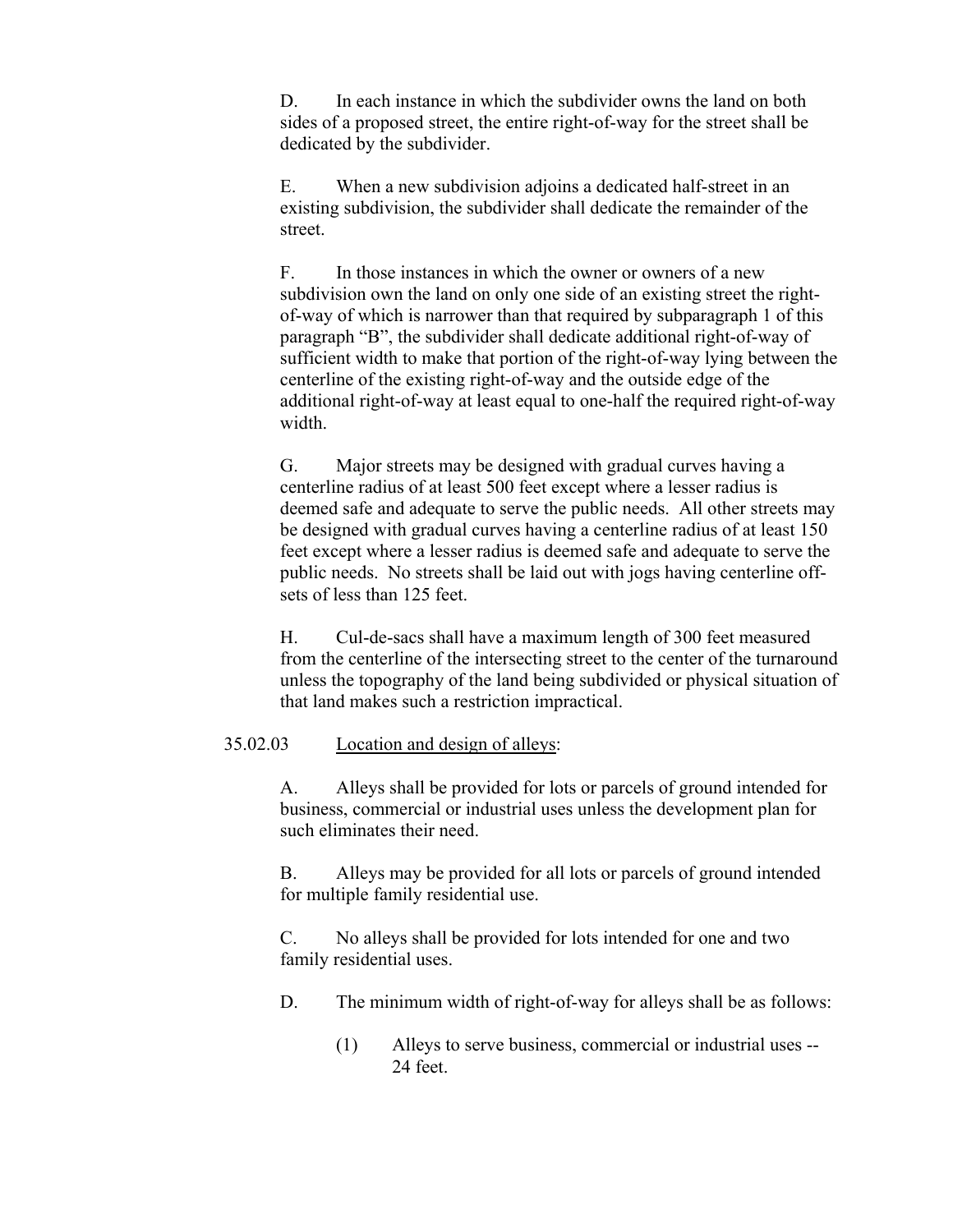- (2) Alleys to serve multiple family residential area only -- 20 feet.
- E. No dead-end alleys will be permitted.
- F. No private alleys will be permitted.

35.02.04 Names of streets and alleys: Proposed streets which are obviously in alignment with or continuations of existing streets already named shall bear the same name as the existing streets. In no case shall the name of the proposed new street duplicate the name of an existing street in the Village of Pesotum.

### 35.02.05 Construction of streets, alleys and walks:

A. All streets other than existing streets, all alleys and all public walks for pedestrian travel shall be graded and the surface thereof improved as herein provided (see Figure 1). Street improvements may be bounded by curbs, gutters, or combination curbs and gutters (see Figure 2 and Figure 3).

B. The minimum width of improved areas of streets shall be as follows:

> (1) Major streets – 24 feet edge-to-edge of surfacing (see Figure 1) or 36 feet face-to-face of curbs (see Figure 3).

(2) All other streets – 20 feet edge-to-edge of surfacing (see Figure 1) or 28 feet face-to-face of curbs (see Figure 3).

(3) Permanent turnarounds at the end of cul-de-sac. The outside diameter of the surfaced area of the turnaround shall not be less than 80 feet.

C. The minimum width of improved areas of alleys shall be as follows:

> (1) Alleys to serve business, commercial and industrial areas or uses  $-20$  feet.

(2) Alleys to serve multiple family areas or uses – 16 feet.

D. All streets shall be constructed using a minimum of 8 inches aggregate base course with an A-3 surface treatment and 5 foot wide shoulders (see Figure 1). The developer may, at his option, construct streets in accordance with the cross section as shown on Figure 3.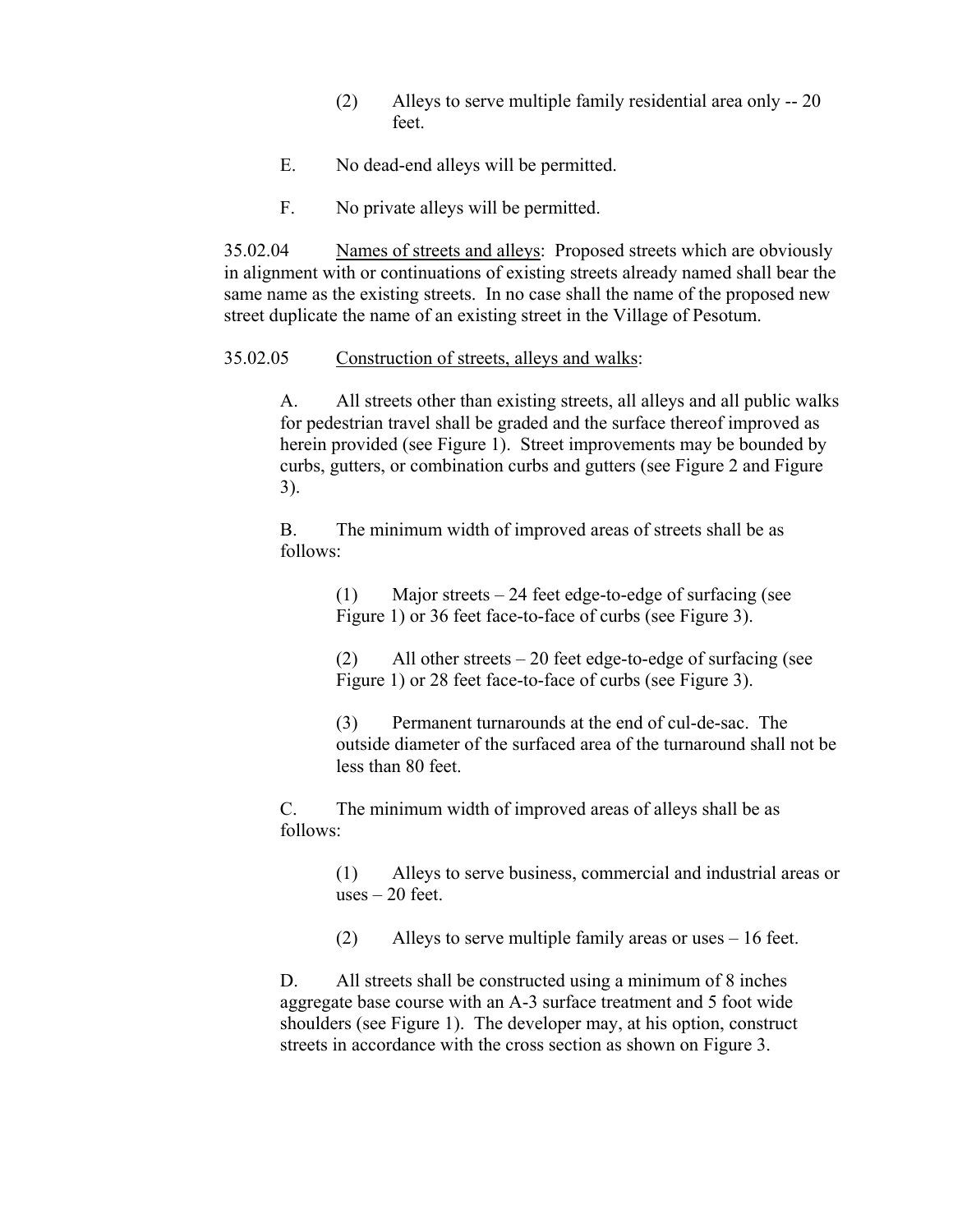E. All curb corners shall have a radius of not less than 20 feet and at intersections involving major streets, such radius shall be not less than 25 feet.

F. All paved public walks designed for pedestrian travel shall be improved with not less than 4 inches of Portland cement concrete pavement to a width of at least 4 feet (see Figure 1 or Figure 3).

G. The subdivider shall notify the Village Clerk in advance of the date construction of the required improvements will begin.

H. No plat of any subdivision shall be finally approved by the Village President and Board of Trustees until:

(1) A copy of the plans and specifications for the required street, alley and public walk improvements including street drainage has been filed with and approved by the Village President and Board of Trustees. The plans and specifications shall meet any minimum design standards that are on file in the office of the Village Clerk.

(2) The improvements (including the street drainage) have actually been constructed in accordance with such plans and specifications or a surety bond payable to the Village in a penal sum equal to at least twenty dollars per lineal foot of street pavement, conditioned upon the construction of the improvements in full conformity with the plans and specifications within two years from the date thereof, and with surety thereon satisfactory to the President and Board of Trustees, has been filed with the Village Clerk. Any bond so given to guarantee the construction of any such improvement may be released by the President and Board of Trustees only after receiving a written statement from The Village Clerk that the improvement has been constructed and the certificate of a Registered Professional Engineer as required in paragraph E.9 (c) below, has been received.

(3) A certificate of a Registered Professional Engineer employed by the subdivider is filed with the Village Clerk certifying that the required improvements were inspected during actual construction by such Registered Professional Engineer or some competent person acting under his direction and that such improvements have been constructed in accordance with the aforesaid plans and specifications or, in the event the subdivider files a bond as provided in the preceding paragraph E. 9 (b), such bond contains an additional provision guaranteeing such inspection during construction as required herein and the furnishing of the aforesaid Certificate of the Registered Professional Engineer upon completion of construction of the required improvements. In the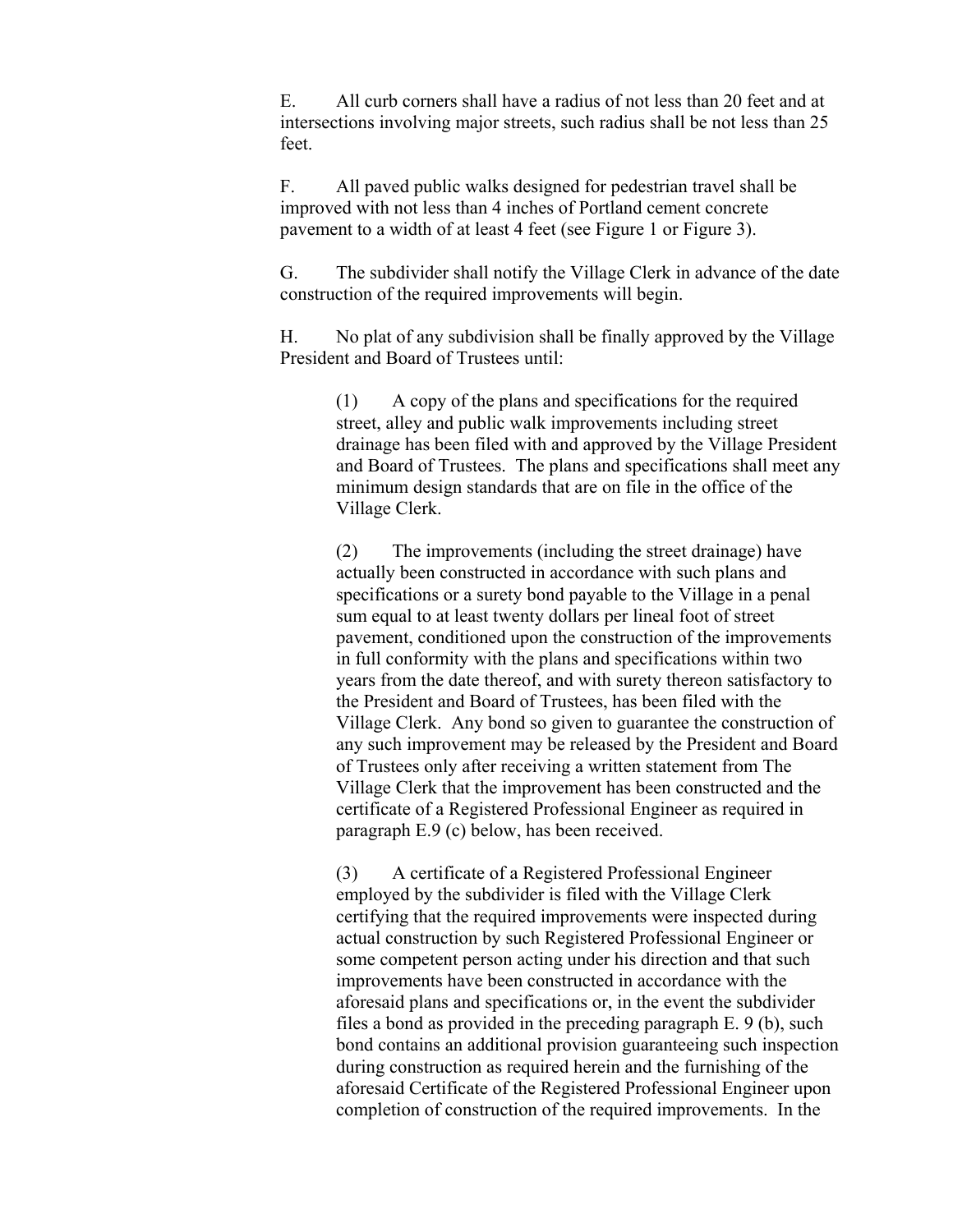event the engineer employed by the subdivider is discharged before completion of the required improvements, an amendment to the existing bond naming the new Registered Professional Engineer shall be filed with the Village and approved before proceeding any further with the construction of the required improvements.

35.02.06 Street Signs: A four-way metal street sign shall be erected at each street intersection. Such signs shall conform to the specifications established by the Village President and Board of Trustees.

35.02.07 Monuments: All lot corners shall be monumented by at least  $\frac{1}{2}$ inch diameter round or  $\frac{1}{2}$  inch square iron rod or  $\frac{1}{2}$  inch iron pipe at least thirty (30) inches long set on the lot corner. All lot corners that may have been disturbed or lost during construction of streets and sewers shall be replaced at the expense of the subdivider. All block corners, beginning and ending of all curves on curved streets or angle points in streets shall be monumented with a permanent monument set in a concrete post, the concrete post having a minimum length of thirty-six (36) inches and a minimum cross-section of a four (4) inch diameter circle. This monument shall be set sufficiently below the surface of the ground to make its disturbance unlikely.

# 35.03 Sanitary Sewers:

No plat of any new subdivision shall be approved by the Village President and Board of Trustees unless the same provides for, and assures the construction by the subdivider of a sanitary sewer system which shall be adequate to serve the needs of the entire subdivision when the same is fully developed. The location and design of the system shall be approved by the Village President and Board of Trustees and the Illinois Environmental Protection Agency.

No plat of any new subdivision shall be approved by the Village President and Board of Trustees unless the same provides for and assures adequate treatment of all sewage for the entire subdivision when the same is fully developed. The location and design of the treatment facilities, if other than the Village operated treatment facilities, shall be approved by the Village President and Board of Trustees and the Illinois Environmental Protection Agency.

If the developer requests waiver of the sanitary sewer requirements and approval of the use of individual septic tanks as a method of treatment, the Village President and Board of Trustees may approve of circumstances render a sewer system prohibitive or it is not reasonable to anticipate availability of connecting collection or treatment facilities; the developer may be required to install a sanitary sewer system subject to the provisions of the first paragraph of this Section, said sanitary sewer system to be plugged until such time as the Village of Pesotum, or other agency, can extend their sewer system to this development, provided sewage treatment and connecting collection facilities are available or contracts have been executed for construction of connecting collection or treatment facilities.

### 35.04 Water Mains.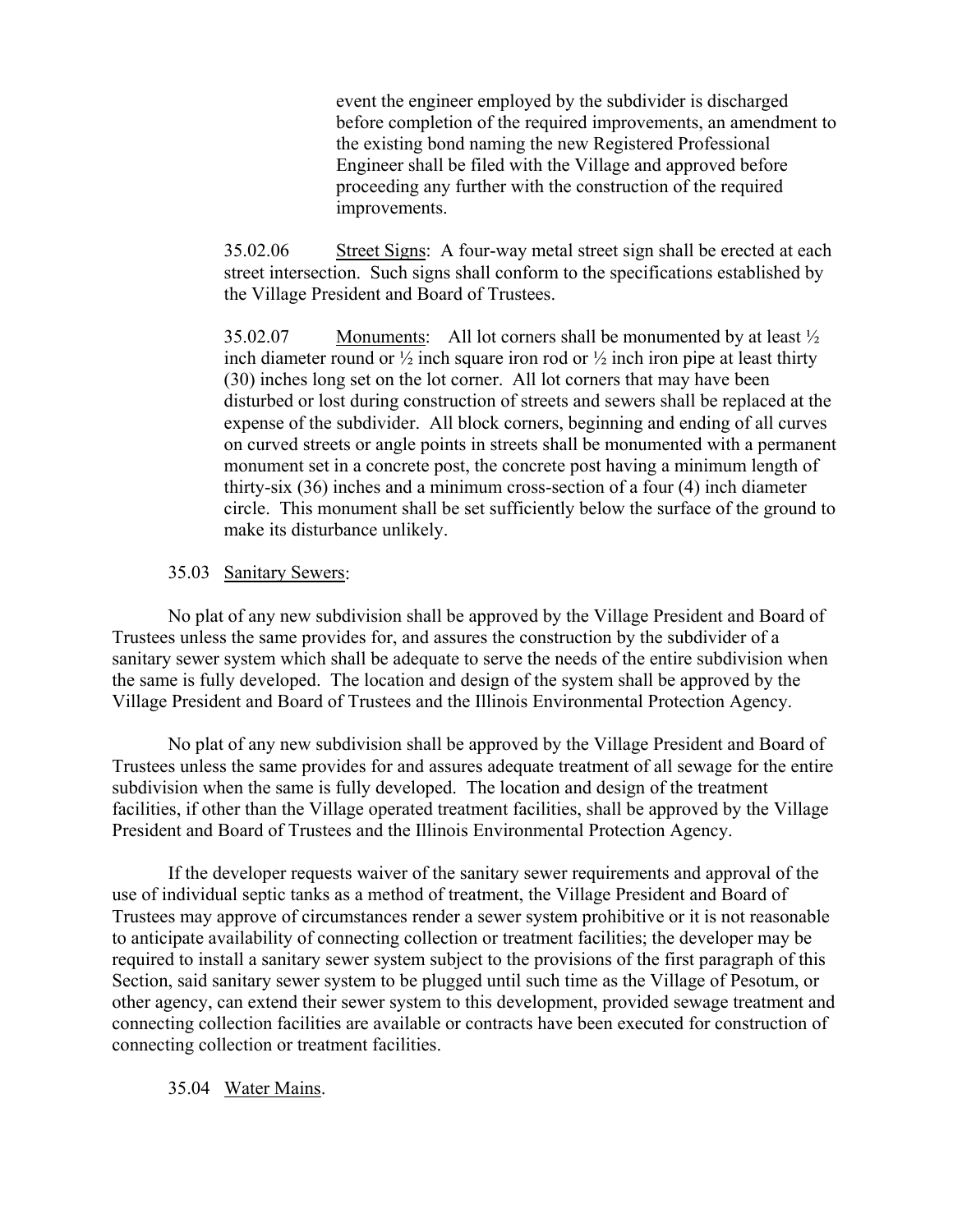No plat of any new subdivision shall be approved by the Village President and Board of Trustees unless the same provides for, and assures the construction by the subdivider of a water distribution system which shall be adequate to serve the needs of the entire subdivision when the same is fully developed, and will permit extension of the maximum feasible service beyond the subdivision. The location and design of the system shall be approved by the Village President and Board of Trustees and the Illinois Environmental Protection Agency.

### 35.05 Plat Requirements.

### 35.05.01 Procedure

A. File at least 10 days before the regular Village Board of Trustees meeting at which Board action is requested, seven copies of a preliminary plan with the Plat Committee of the Village Board of Trustees for examination and subsequent recommendations of approval or disapproval. The Plat Committee shall, after receiving the preliminary plan, consider the proposed plan of subdivision as represented by such plat and shall thereupon forward the plan to the Village President and Board of Trustees for its consideration, together with the recommendation of approval or disapproval of the plan. If the proposed plan of subdivision is not satisfactory as presented, the Plat Committee or Village President and Board of Trustees may permit the subdivider to make the changes and additions required to meet the requirements of this article. If the plan of subdivision as shown by said preliminary plat is finally disapproved, the original plat shall be returned by the Village President and Board of Trustees to the subdivider, with a written statement of reasons for such disapproval. If the proposed plan of subdivision as shown by said preliminary plat shall finally be approved, the original plat and two copies thereof shall be endorsed by the Village President and Board of Trustees as follows:

"The proposed plan of subdivision as shown on this plat and accompanying documents, has received tentative approval by the President and Board of Trustees of the Village of Pesotum, and the Village Board of Trustees Plat Committee is now ready to receive the final plat for consideration."

### DATED:

Tentatively Approved by the President and Board of Trustees of THE VILLAGE OF PESOTUM, ILLINOIS

| D<br><u>.</u> |
|---------------|
|---------------|

President

ATTEST: \_\_\_\_\_\_\_\_\_\_\_\_\_\_\_\_\_\_\_\_\_\_\_\_\_\_\_\_\_\_\_\_\_ SEAL:

Clerk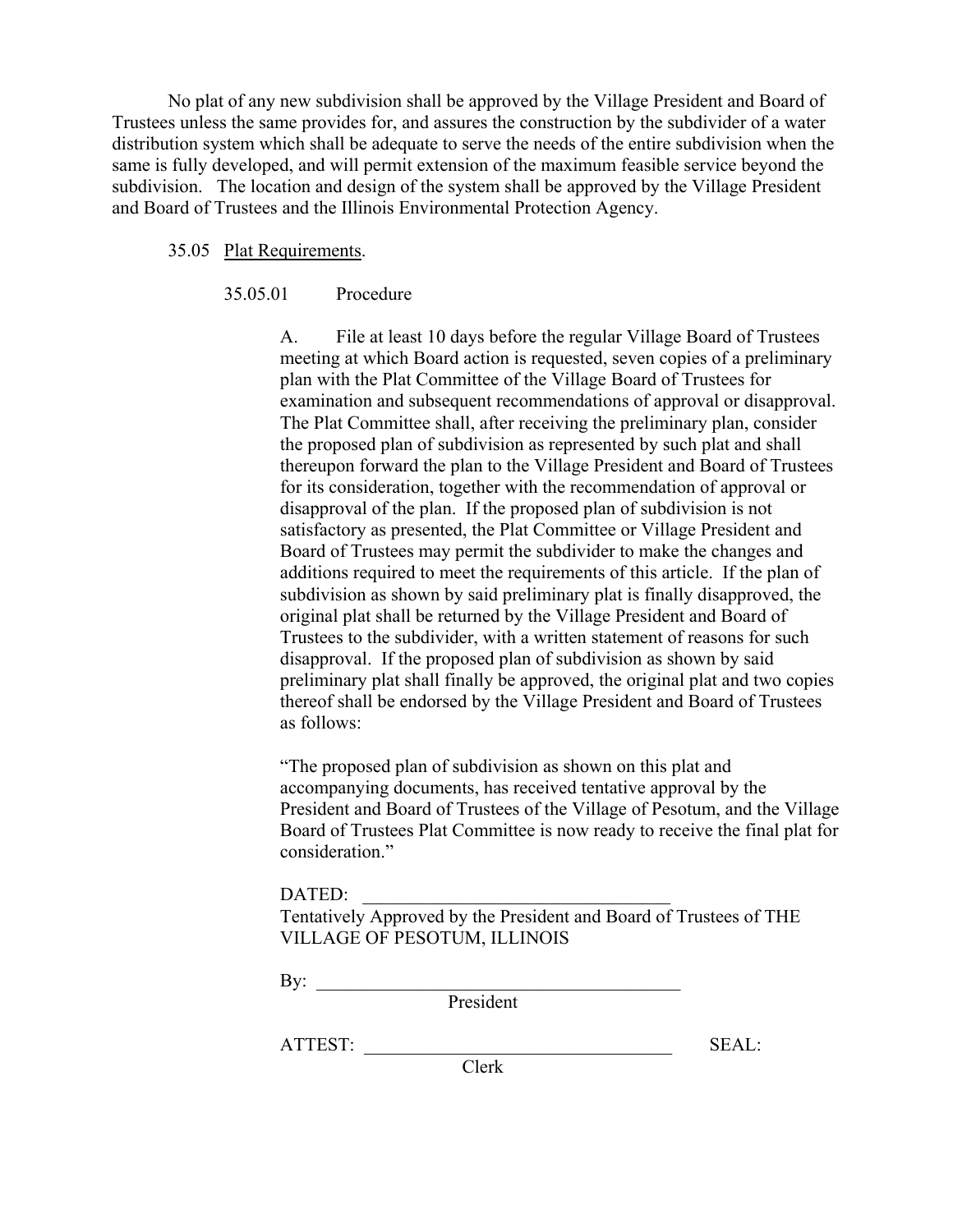The original copy of the plat so endorsed shall be filed with the Village Clerk. On copy thereof shall be returned to the Plat Committee for its files and the other copy thereof shall be returned to the subdivider.

B. Within 12 months after receiving tentative approval of the preliminary plat by the Village President and Board of Trustees, and at least 10 days before the regular Village Board of Trustees meeting at which Board action is requested, the original and seven copies of the final plat shall be submitted to the Plat Committee of the Village Board of Trustees for examination and subsequent recommendations of approval or disapproval, and forwarding to the President and Board of Trustees for consideration at the next regular meeting. Tentative approval of the preliminary plat shall become null and void unless the final plat is submitted within the 12 months as hereinabove required.

If the final plan of subdivision as shown by said final plat shall finally be approved, the original plat and two copies thereof shall be endorsed by the Village President and Board of Trustees as follows:

"The final plan of subdivision as shown on this plat and accompanying documents has received final approval by the President and Board of Trustees of the Village of Pesotum, and this plat may be recorded within 90 days hereafter, or any longer period authorized by the President and Board of Trustees upon application within said 90 days' period and noted hereon."

### DATED:

FINAL APPROVAL GRANTED BY THE PRESIENT AND BOARD OF TRUSTEES OF THE VILLAGE OF PESOTUM, ILLINOIS

 $\mathbf{By:}$ 

President

Clerk

ATTEST: SEAL:

C. Following final approval by the President and Board of Trustees, the final plat as approved may be legally recorded in compliance with the laws of the State. Approval of the final plat by the President and Board of Trustees shall be null and void if the plat is not recorded within 90 days after the date of approval, unless application for extension of time is made in writing during said 90 days' period to the President and Board of Trustees and granted.

35.05.02 Preliminary Plat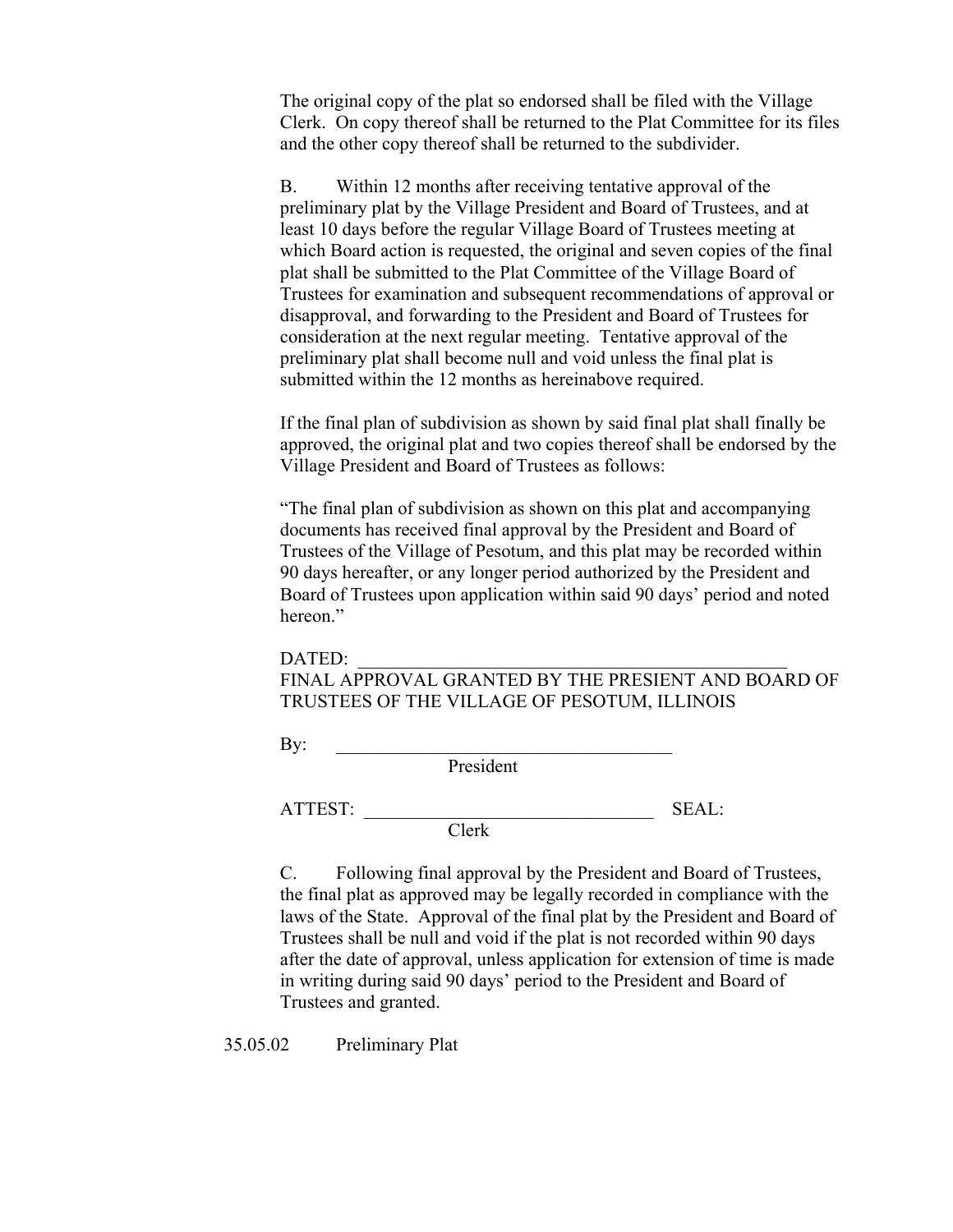The preliminary plat submitted to the Plat Committee shall be drawn to a scale of 100 feet or less to the inch and shall show the following information:

A. The location of the property with respect to adjacent property and streets. There shall also be included a location map at a suitable scale to show all streets and public ways within the general areas of the subdivider's property.

B. All pertinent features such as existing structures to remain, streets, railroads, water bodies, streams and wooded areas that may influence the design of the subdivision.

C. Existing and proposed contours based on the U.S.G.S. datum at intervals of two (2) feet or less, unless waived by the Plat Committee.

D. The name, location and width of all proposed streets.

E. The proposed location and width of all alleys, lots, setback lines, utility easements, and areas to be reserved for public use.

F. Existing sanitary sewers, storm drains, and culverts within the tract and immediately adjacent thereto.

G. Proposed sites, if any, for multifamily dwellings, shopping centers, churches, industry, or other nonpublic uses exclusive of single-family dwellings.

H. Proposed provisions for disposal of sanitary waste, and storm water drainage.

I. The name and address of the owner or owners of land to be subdivided, the name and address of the subdivider, if other than the owner, and the name of the land surveyor and/or registered engineer.

J. The north point, scale and date.

K. The proposed name of the subdivision.

L. Provision shall be made on the face of the plat in the form specified above for preliminary approval of the President and Board of Trustees to be noted.

### 35.05.03 Final Plat

The final plat shall be clearly and legibly drawn to a scale of 100 feet or less to the inch on tracing cloth with black waterproof ink, or equivalent.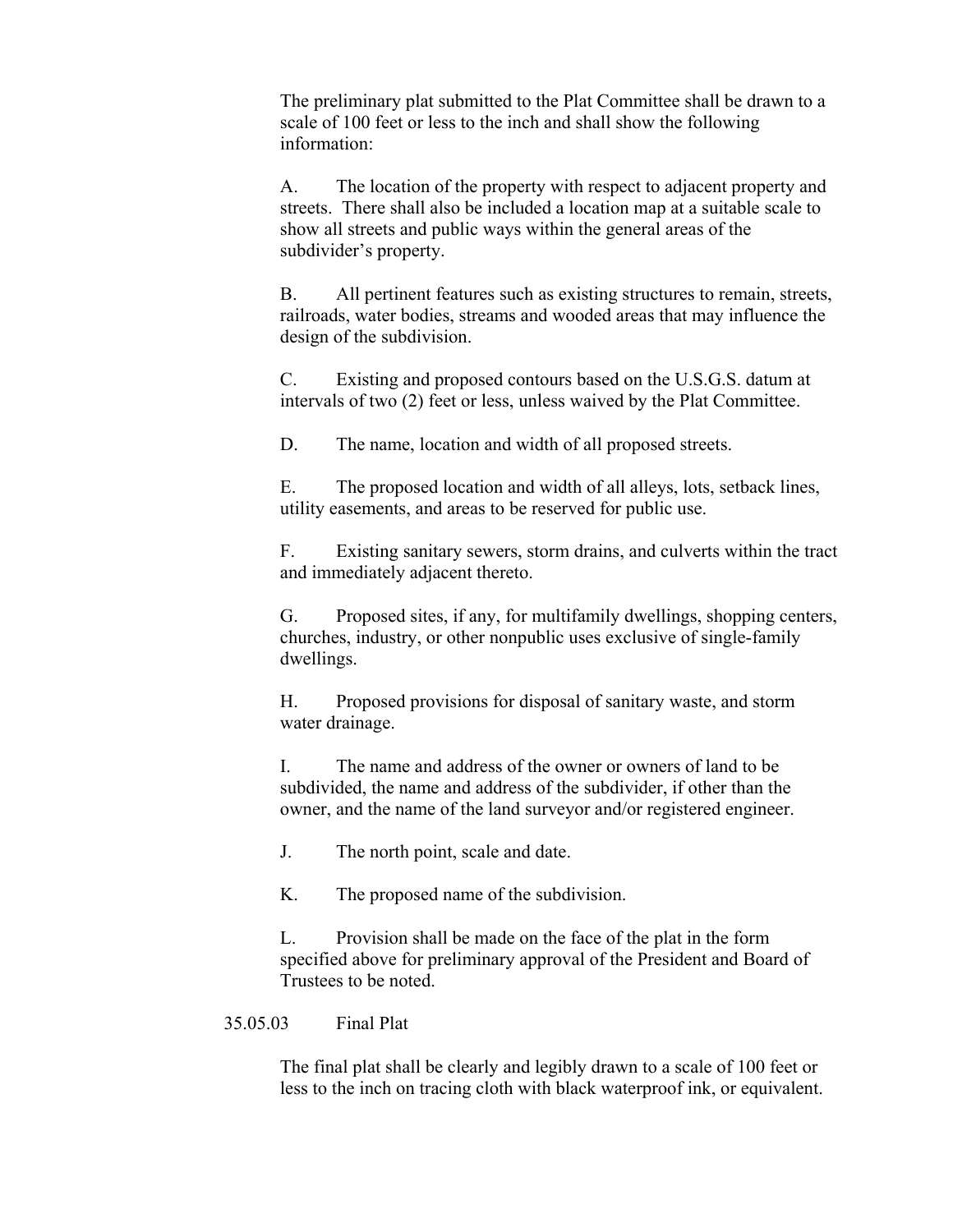Said final plat and/or accompanying documents shall show the following information:

A. Name of subdivision.

B. Approximate true north point, date and scale.

C. Name and signature of owner, subdivider, and land surveyor. Signature and seal of registered engineer on all engineering drawings.

D. The legal description of the property subdivided with the surveyor's certificate and seal to the effect that the plat represents a survey made by him and that all monuments are set as shown.

E. The accurate location and description of all monuments.

F. All angular and linear data along the exterior boundaries of the subdivision. Boundary bearings for subdivisions over 100,000 square feet in an area shall be measured with reference to the true meridian.

G. Locations and widths of all streets and sidewalks together with names of streets.

H. Location, dimensions and status of all easements.

I. Lot lines with accurate dimensions.

J. Radii of all curves and lengths of arcs.

K. Sufficient date to determine readily the location and length of all **lines** 

L. All lot and block numbers.

M. A copy of the plans and specifications for the required streets, alleys, public walk improvements, sanitary sewers and storm sewers.

N. A certificate from a Registered Professional Engineer employed by the subdivider that all required streets, alleys and public walk improvements have been constructed in accordance with the plans and specifications as submitted or a surety bond as required in Section 2, paragraph E. 9(b), hereof.

O. Provision shall be made on the face of the plat in the form specified above for final approval of the President and Board of Trustees to be noted.